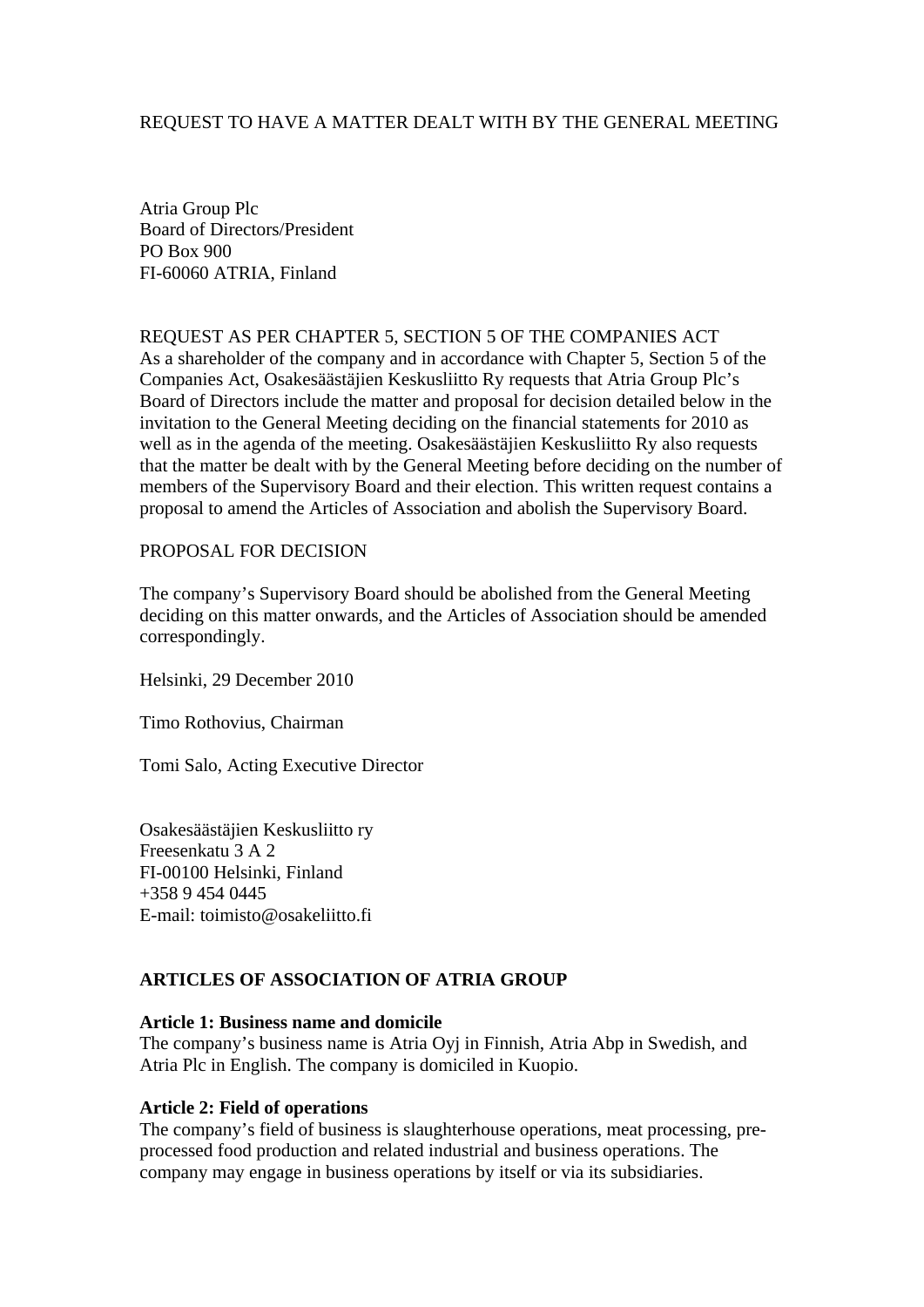## **Article 3: Nominal value of shares**

The shares have no nominal value.

## **Article 4: Share classes**

Series A shares have preference for a dividend of  $\Theta$ .17, after which Series KII shares are paid a dividend of up to  $\bigoplus$ .17. If dividend remains to be paid after this, Series A and Series KII shares entitle their holders to an equal right to a dividend. Each Series KII share entitles its holder to ten (10) votes at a General Meeting and each Series A share to one (1) vote.

# **Article 5: Pre-emptive purchase clause**

If a Series KII share is transferred to a party outside the company, or a Series KII share is transferred to a shareholder within the company who had not previously owned shares in this series, the transferee must inform the Board of Directors of this without delay and other Series KII shareholders have the right to pre-emptively purchase the share, subject to the following conditions:

If two or more holders of Series KII shares wish to exercise their pre-emptive purchase rights, the shares shall be divided amongst them by the Board of Directors in proportion to their ownership of Series KII shares. If the shares cannot be divided evenly in this manner, the remaining shares shall be distributed by lot amongst those seeking to exercise their pre-emptive purchase rights.

The pre-emptive purchase price is the average price of a Series A share in the company in trading on the stock exchange during the three-month period preceding the transfer or, in the event that a stock exchange or equivalent quotation is not available or the transfer is gratuitous, the actual value of a share in the company as judged from the last financial statements and as determined by the company's auditor.

The Board of Directors shall immediately inform Series KII shareholders of the share transfer. This announcement must be carried out in the same manner as the Notice of Meeting. The announcement must include the pre-emptive purchase price and the deadline for the pre-emptive purchase request.

A person entitled to exercise his or her pre-emptive purchase right shall present the pre-emptive purchase request to the company in writing within two (2) months of the date on which the Board of Directors was informed of the share transfer.

The pre-emptive purchase price must either be paid to the transferee in cash or with a bank draft or bank-endorsed cheque within one (1) month of the deadline for presenting a pre-emptive purchase request or deposited with the administrator of execution proceedings during the period specified.

Disagreements concerning pre-emptive purchase rights and the pre-emptive purchase price shall be submitted for resolution by arbitrators in the order specified in the Arbitration Proceedings Act (967/92).

# **Article 6: Agreement clause**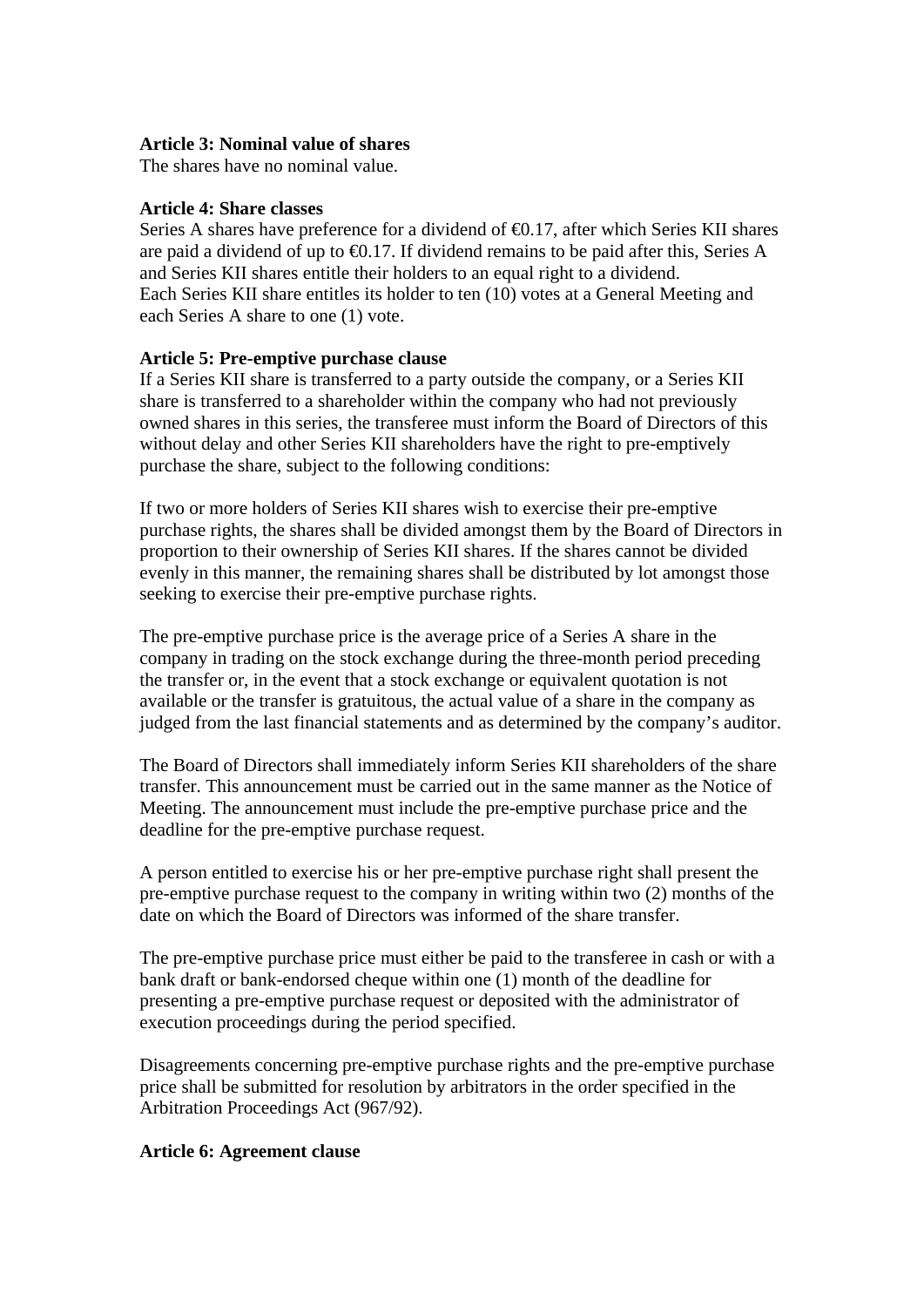The approval of the company, which will be granted by the Board of Directors, is required for the acquisition of Series KII shares by means of transfer.

## **Article 7: Board of Directors**

The company's administration and the due arrangement of its operations shall be attended to by the Board of Directors consisting of a minimum of five (5) and a maximum of seven (7) regular members, who are elected by the General Meeting for a term of three calendar years. The General Meeting shall decide which of the members of the Board of Directors shall act as the Chairman and Vice Chairman of the Board of Directors. In the first year – either the first year of the Board's activities or when the General Meeting so decides – two members of the Board, as decided on through the drawing of lots, shall resign; in the second year, two members shall resign; during the third year, three members shall resign; and after that, the same sequence shall be followed. Members who are due to resign may be re-elected. However, a person who is sixty-five (65) years old or older cannot be elected to the Board of Directors.

# **Article 8: President**

The company has a President in charge of attending to the day-to-day administration of the company in accordance with the instructions and orders issued by the Board of Directors.

## **Article 9: Representing the company**

The company shall be represented by one member of the Board of Directors and the President jointly. The Board of Directors can grant company employees the right to represent the company, either two together or each jointly with a member of the company's Board of Directors or the President.

## **Article 10: Right of procuration**

The Board of Directors decides on procuration.

# **Article 11: Auditors**

The company shall have at least one (1) and no more than four (4) regular auditors; the number of deputy auditors shall not exceed this. The auditors and deputy auditors shall be public accountants or firms of independent public accountants authorised by the Central Chamber of Commerce. The term of office of the auditors shall end at the conclusion of the next Annual General Meeting following their election.

## **Article 12: Venue of General Meetings, notice of meeting and registration**

The Company's General Meetings shall be held in Kuopio or Helsinki, Finland. The notice to convene the General Meeting shall be communicated by being published on the Company's website and by a stock exchange release at the earliest three (3) months and at the latest three (3) weeks before the General Meeting. However, the notice will be published no later than nine (9) days prior to the record date for the General Meeting. In addition, the Board of Directors may decide to publish the notice, or delivery notification of the notice, in one or more national newspapers determined by the Board, or in any other manner it may decide.